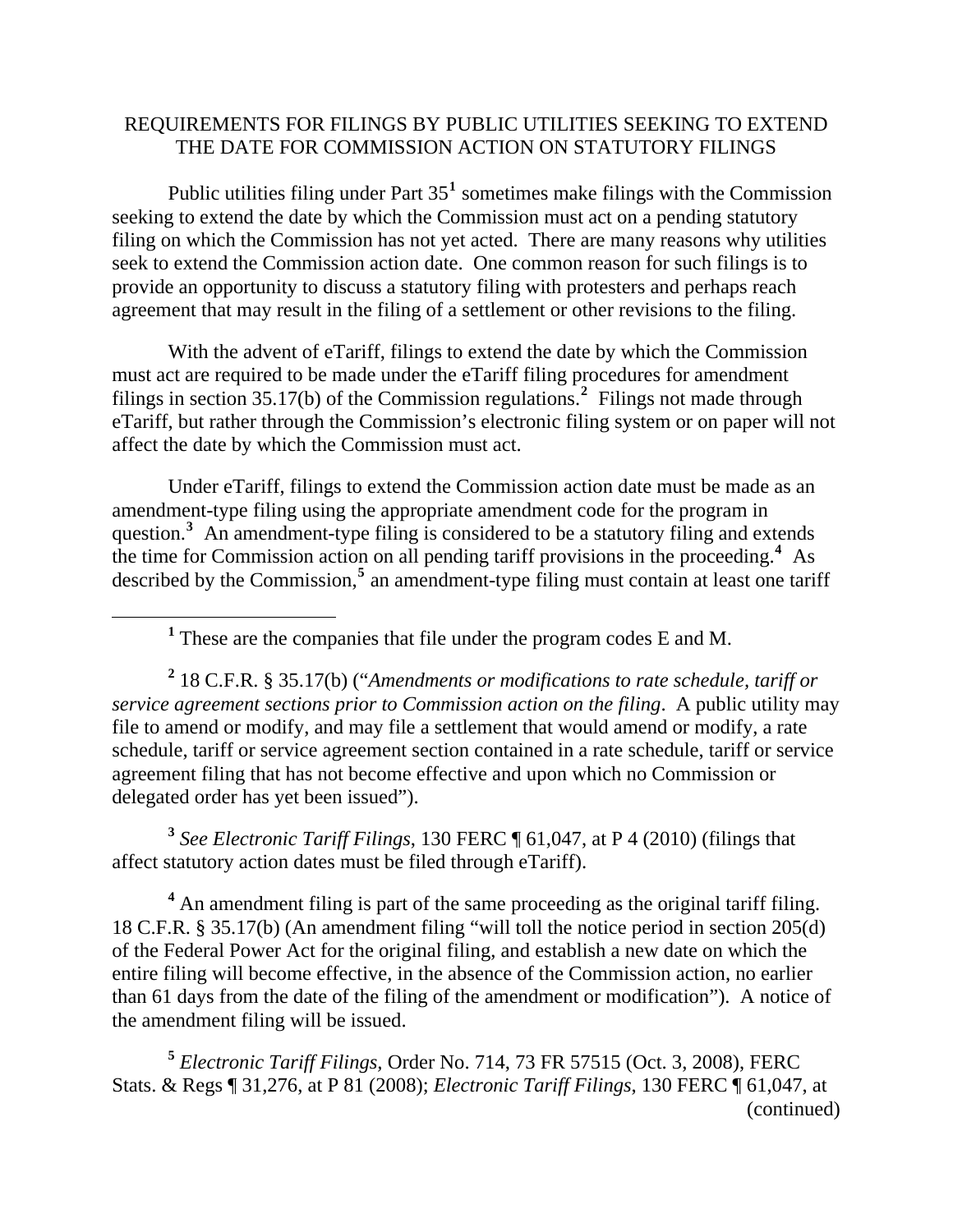record provision. The type of filing code and the proposed effective dates in the amendment-type filing establish the proposed effective date for any statutory filing.<sup>[6](#page-1-0)</sup> As part of the eTariff rules, a proposed effective date of 12/31/9998 has been established as an administratively-designated proposed effective date to be used if the effective date is not known at the time of the filing.**[7](#page-1-1)**

The following outlines two possible approaches that utilities can use to request an extension of the date for Commission action, without affecting the proposed effective date in the original filing. Other than the use of these procedures, revisions to a proposed effective date could potentially affect the effective date for a proposed tariff provision.

## 1. Extending the Date for the Standard 60-day Period:

a) Under this procedure, the utility would refile a single Pending Tariff Record from the filing in question with the same text and proposed effective date as in the original filing.**[8](#page-1-2)** This approach will maintain the existing proposed effective date of the filing while providing an additional 60-day statutory period for Commission action.

b) If a further extension is needed, another amendment-type filing for that Tariff Record will need to be made to extend the time period further; otherwise, the Commission will issue an order at the end of the 60-day period.

c) If agreement is reached between the parties, an amendment-type filing containing any revised tariff provisions must be made with appropriate proposed effective dates to reflect the agreement.

## P 4 (2010).

 $\overline{a}$ 

<span id="page-1-0"></span>**<sup>6</sup>** *Electronic Tariff Filings*, 130 FERC ¶ 61,047, at P 6 (describing how the Tariff Record Proposed Effective Date establishes the date on which, by statute, a tariff filing would go into effect by operation of law in the absence of Commission action).

<span id="page-1-1"></span><sup>7</sup> Federal Energy Regulatory Commission, Office of the Secretary, Implementation Guide for Electronic Filing of Parts 35, 154, 284, 300, and 341 Tariff Filings, at 10 (Version: December 22, 2011).

<span id="page-1-2"></span>**8** As with all tariff records, the filer must use a discrete version number for the revised Tariff Record. The Record Effective Priority Order number used will determine which Tariff Record will supersede any other Tariff Records proposed to be effective for the same date.